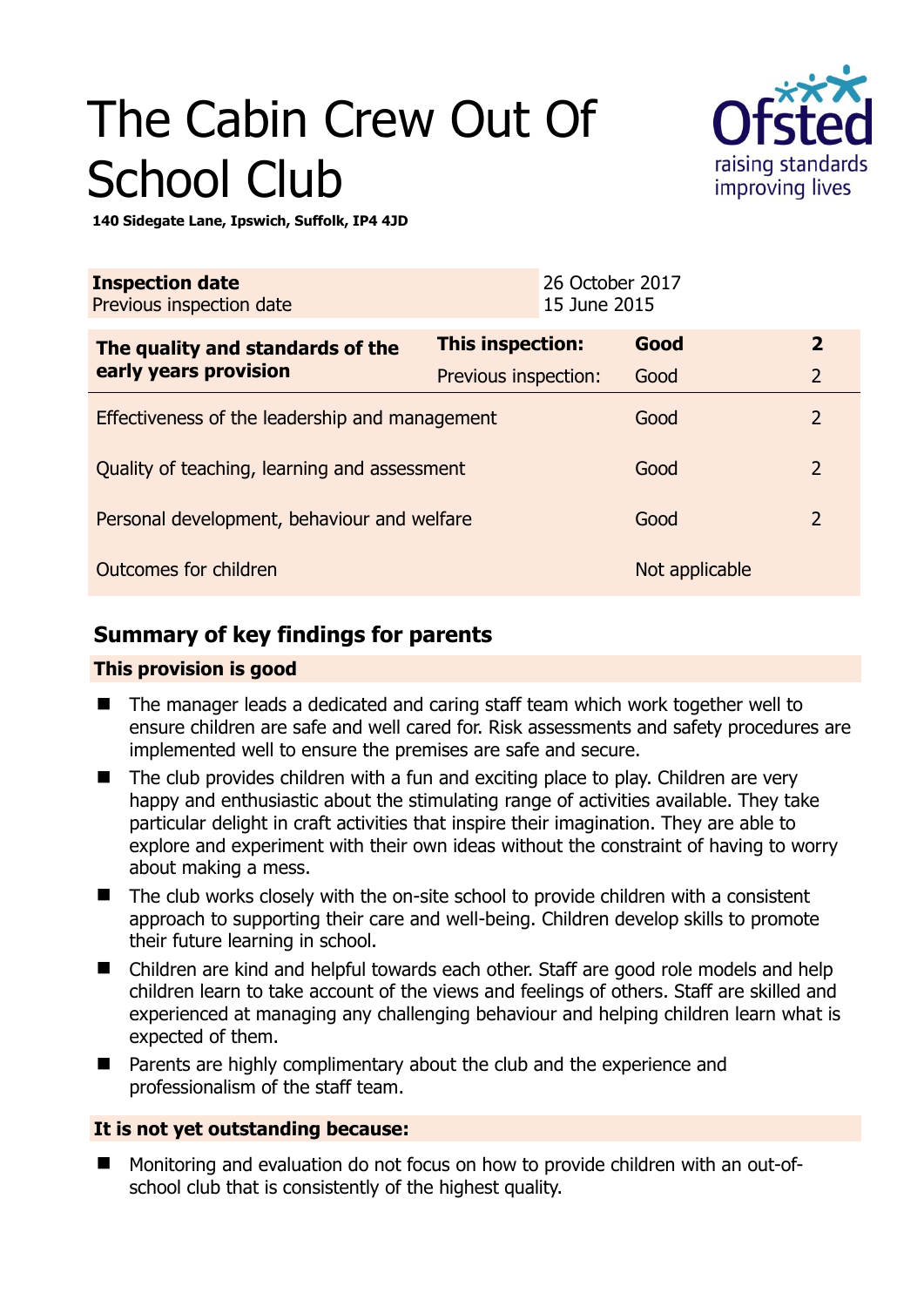## **What the setting needs to do to improve further**

#### **To further improve the quality of the early years provision the provider should:**

■ monitor and evaluate practice more precisely to focus on identifying ways of providing children with provision that is consistently of the highest quality.

#### **Inspection activities**

- The inspector observed activities indoors and outdoors and the interactions between staff and children.
- The inspector talked to staff and children at appropriate times during the inspection.
- The inspector completed a joint observation with the club manager.
- The inspector held a meeting with the club manager. She looked at relevant documentation, including evidence of the suitability of staff working in the club.
- The inspector spoke to parents and took account of their views from their written comments.

#### **Inspector**

Gill Thornton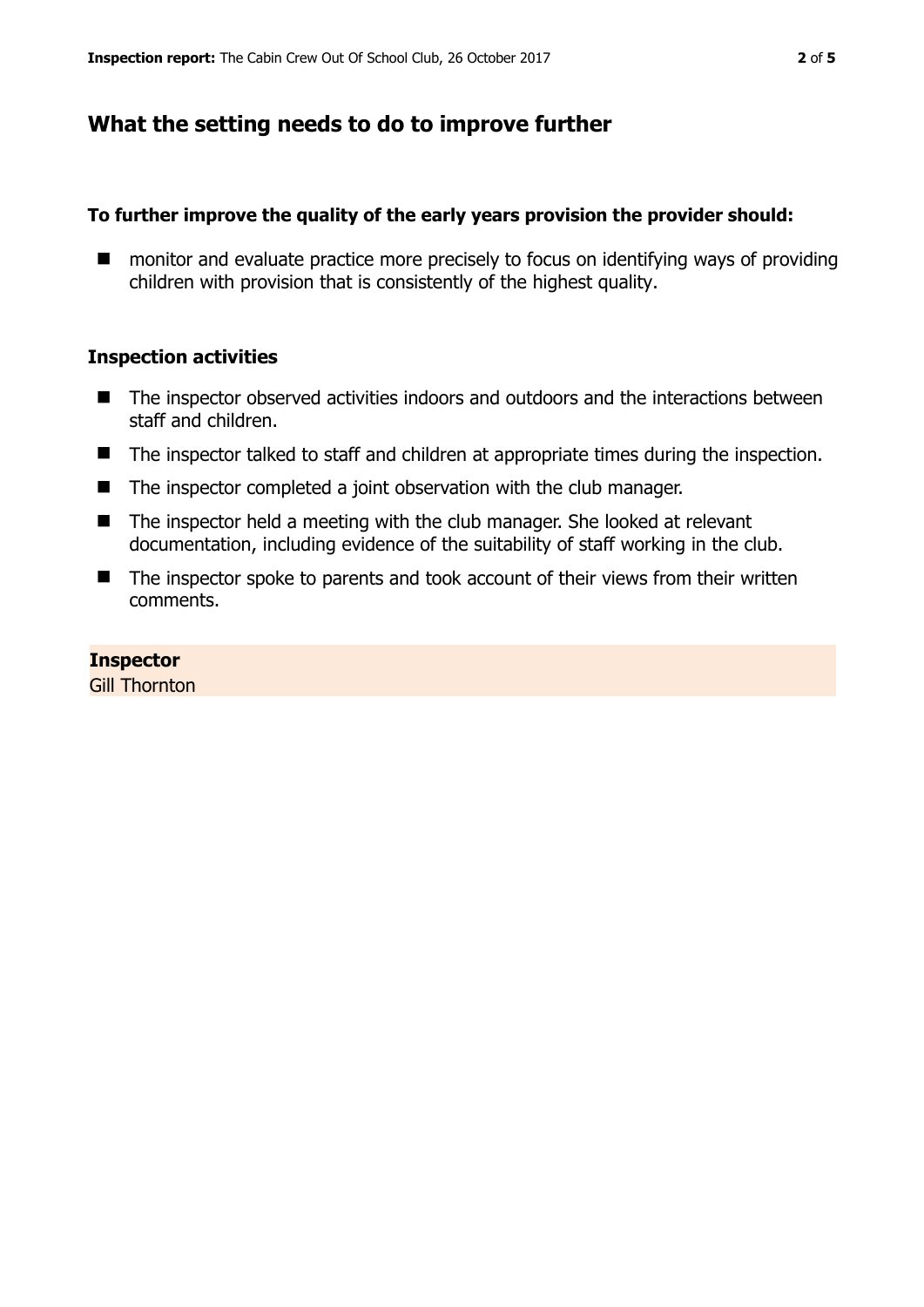## **Inspection findings**

#### **Effectiveness of the leadership and management is good**

Safeguarding is effective. Staff have a good understanding of the signs and symptoms that children may be at risk of harm. They are confident about the action to take to protect children and promote their welfare. Staff follow well-thought-out procedures to supervise times of arrival and departure at the club. They use walkie talkies to keep in touch and inform each other of children's whereabouts when they are playing outside. The manager and staff meet together regularly to share ideas and discuss practice. However, sometimes, staff are inclined to do things as they have always been done, without considering different ways of working. The manager identifies relevant training opportunities to help staff continue to improve their knowledge and skills. Staff ensure children learn that their views are important and encourage them to evaluate the success of activities. Staff follow well-established routines to promote children's good health.

#### **Quality of teaching, learning and assessment is good**

Staff are committed to providing a play-based provision where children of different ages can play and relax together. Staff plan a range of exciting activities they know children will enjoy, with craft activities given a high priority. Children are curious and eagerly try out new ideas that they are unlikely to be allowed to do at home or school. For example, they enthusiastically paint with rollers on long lengths of paper and then add toothpaste to the mix to see what happens next. They enjoy talking to staff and each other about what they are doing, such as how to make slime. Staff maintain a record of children's time at the club. Children enjoy receiving this in the form of a 'memory book' when they leave.

#### **Personal development, behaviour and welfare are good**

Children are confident and self-assured. They enjoy sharing their ideas and views with others knowing that their voices will be listened to. For example, staff help children to work out and explain the rules of a newly devised game hunting for hidden stones outside. Children of all ages excitedly take part, listen to instructions and eagerly share their discoveries with each other. The indoor and outdoor areas are very well resourced. Children choose to spend a large amount of time outdoors. The large field provides children with freedom and space to run about and play football, for example. An innovative range of good quality physical play equipment helps provide all children with excellent levels of physical challenge. Staff supervise children closely and encourage them to assess risks and follow safe practices. Staff work closely with other schools to meet the needs of children who have special educational needs and/or disabilities. Parents offer comments, such as, 'We feel lucky to have found such an understanding and accommodating childcare provider'. They say, 'Children come home brimming with all the activities they have done'.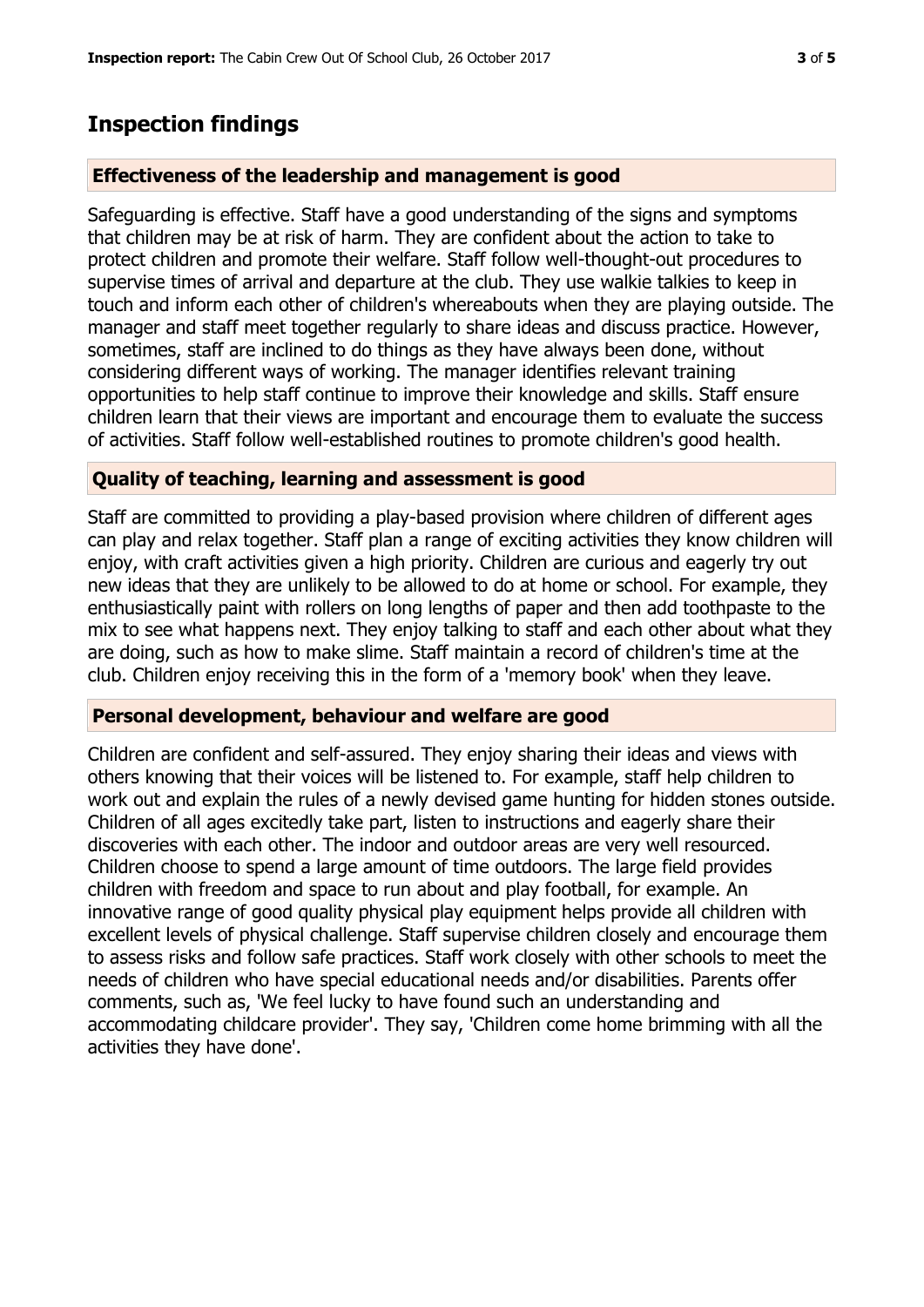## **Setting details**

| Unique reference number                             | 251435                                                                               |  |  |
|-----------------------------------------------------|--------------------------------------------------------------------------------------|--|--|
| <b>Local authority</b>                              | <b>Suffolk</b>                                                                       |  |  |
| <b>Inspection number</b>                            | 1090283                                                                              |  |  |
| <b>Type of provision</b>                            | Out of school provision                                                              |  |  |
| Day care type                                       | Childcare - Non-Domestic                                                             |  |  |
| <b>Registers</b>                                    | Early Years Register, Compulsory Childcare<br>Register, Voluntary Childcare Register |  |  |
| Age range of children                               | $4 - 11$                                                                             |  |  |
| <b>Total number of places</b>                       | 48                                                                                   |  |  |
| Number of children on roll                          | 106                                                                                  |  |  |
| <b>Name of registered person</b>                    | The Cabin Crew Out Of School Club Committee                                          |  |  |
| <b>Registered person unique</b><br>reference number | RP904629                                                                             |  |  |
| <b>Date of previous inspection</b>                  | 15 June 2015                                                                         |  |  |
| <b>Telephone number</b>                             | 01473 715151                                                                         |  |  |

The Cabin Crew Out Of School Club registered in 1996 and operates from premises within the grounds of Sidegate Primary School. The club employs 15 members of childcare staff. Of these, eight hold appropriate early years qualifications ranging from level 2 to level 5. The club opens Monday to Friday, all year round. During term time, sessions are from 7.30am until 8.50am and from 3.15pm until 6pm. During school holidays the club opens from 7.30am until 6pm.

This inspection was carried out by Ofsted under sections 49 and 50 of the Childcare Act 2006 on the quality and standards of provision that is registered on the Early Years Register. The registered person must ensure that this provision complies with the statutory framework for children's learning, development and care, known as the early years foundation stage.

Any complaints about the inspection or the report should be made following the procedures set out in the guidance 'Complaints procedure: raising concerns and making complaints about Ofsted', which is available from Ofsted's website: www.gov.uk/government/organisations/ofsted. If you would like Ofsted to send you a copy of the guidance, please telephone 0300 123 4234, or email enquiries@ofsted.gov.uk.